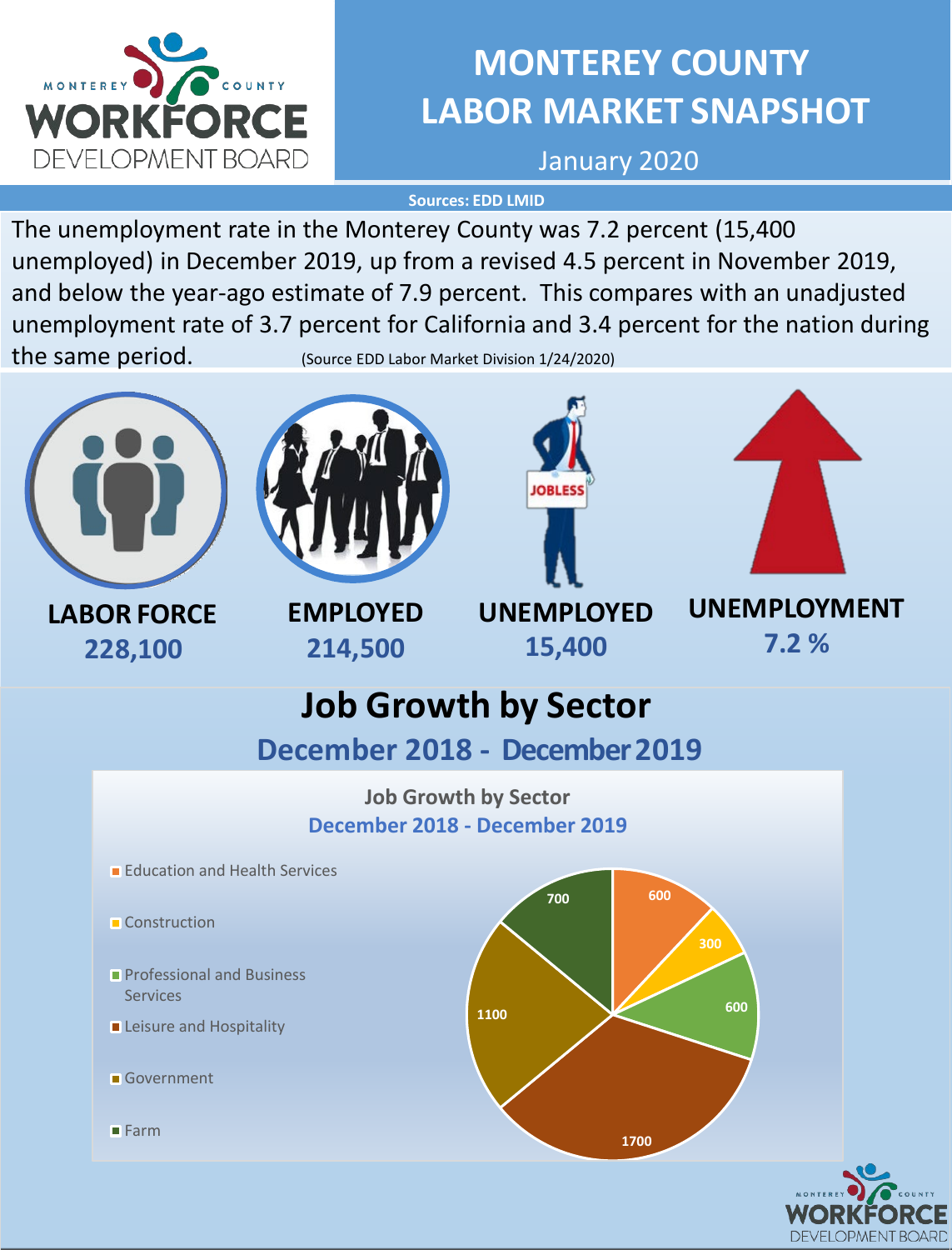# **MONTEREY COUNTY LABOR MARKET SNAPSHOT Sector Growth Report December 2018 – December 2019**



# December 2019 Job Postings Salinas MSA

- Memorial Health 153
- $Macys 116$
- Lone Cypress Company 109
- $H$ vatt 96
- State of California -88
- Community Hosp. of Monterey Peninsula – 82
- State of California -88
- Salinas City Elementary 75
- California State University System-70
- Joie de Vivre Carmel Valley Ranch 58
- Costco Wholesale 57

EDD Labor Market Information, Help Wanted On-line 1/2020

## **Employers with Most Job Ads** | Occupations with Most Job Ads

- Retail Salespersons 262
- Registered Nurses 203
- First-Line Supervisors of Retail -171
- First-Line Supervisors of Food Workers – 118
- Security Guards 106
- Customer Service Representative 83
- First-Line Supervisor of Office & Admin - 80
- Maid and Housekeepers 77
- Maintenance and Repair Workers 76
- Cooks, Restaurants 67